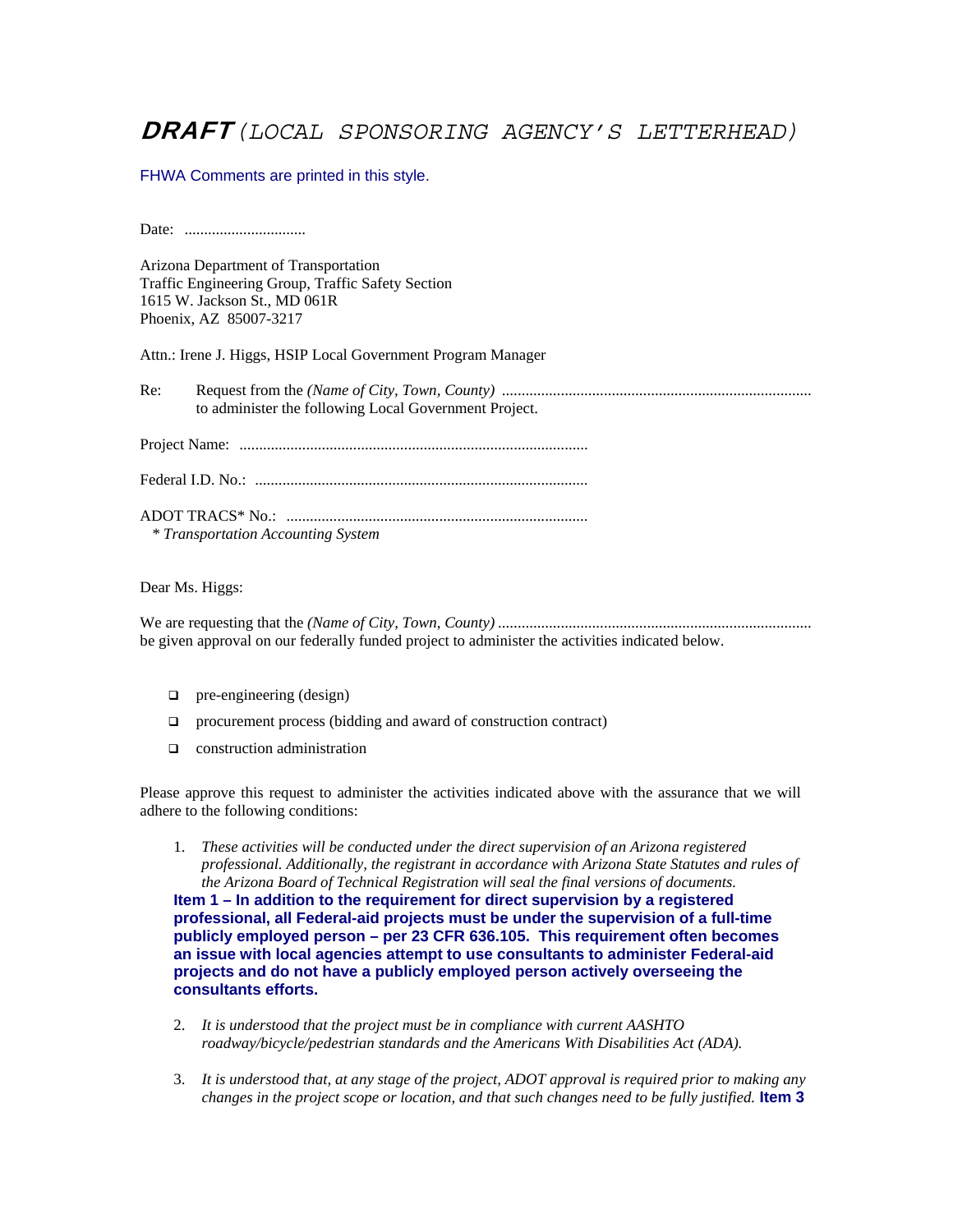REQUEST FOR LOCAL SELF-ADMINISTRATION

**– Changes in the scope or location of the project may also require FHWA concurrence, including in some cases, a reauthorization of the project.**

- 4. *It is understood that the project must remain open to the public and maintained for a minimum time period to amortize the public investment.* **Item 4 – Projects completed using Federalaid funds must remain open to the public and be maintained in satisfactory condition until it can be demonstrated to FHWA's satisfaction (and concurrence) that the facility is no longer needed or no longer serves a useful function. Essentially, this is the maintenance requirement attached to all Federal-aid projects.**
- 5. *It is understood that, depending on the on the nature of the project and recommendations of ADOT technical staff, the project design may need to be supported by a drainage, geotechnical/ materials pavement design, bridge, and lighting report. The need for these reports will be assessed during project scoping and addressed in the scoping document.*
- 6. *Regarding project cost estimates, it is understood that the Davis-Bacon predetermined minimum wage must be paid to all covered workers on Federal-aid projects that are physically located within the right-of-way of a Federal-aid highway. (Title 23 defines a Federal-aid highway as any highway other than those classified as Local Roads or Rural Minor Collectors.)* **Item 6 – With one exception, Davis-Bacon Wage Rates must be paid on all Federal-aid Projects, regardless of where they are located or how the roadway that they are on is functionally classified. The one exception involves improvements funded with Transportation Enhancement funds where the improvements are outside the right-of-way of a public street or road – such as the renovation of old railroad stations, pathways along canals or old railroad rights-of-ways, transportation-oriented improvements or renovations in parks or museums, etc.**
- 7. *It is understood that all phases of project scoping document (Stage 1, Design) must be reviewed and approved by ADOT. Additionally, for any project affecting historic properties, all plan phases (Stage 2, 30%; Stage 3, 60%; and Stage 4, 95%) must be submitted to ADOT for transmittal to the State Historic Preservation Office (SHPO) for review and comment.*
- 8. *State of Arizona procurement procedures will be followed throughout all stages of the project.*
- 9. *The environmental, utility, and right-of-way processes will follow FHWA/ADOT procedures and will be completed prior to bid advertisement.*
- 10. *It is understood that if the preliminary engineering phase (design) includes federal funds the project should not proceed past Stage 2 (30%) without having an approved NEPA clearance. Additionally, if the project is designed but not constructed, we agree to reimburse ADOT for the federal aid portion of design costs.*
- 11. *It is understood that local self-administration of real estate activities is subject to the approval of the ADOT Chief Right-of-Way Agent and must be conducted according to the Uniform Relocation Assistance and Real Property Acquisitions Policy Act of 1970, as amended (Uniform Act).*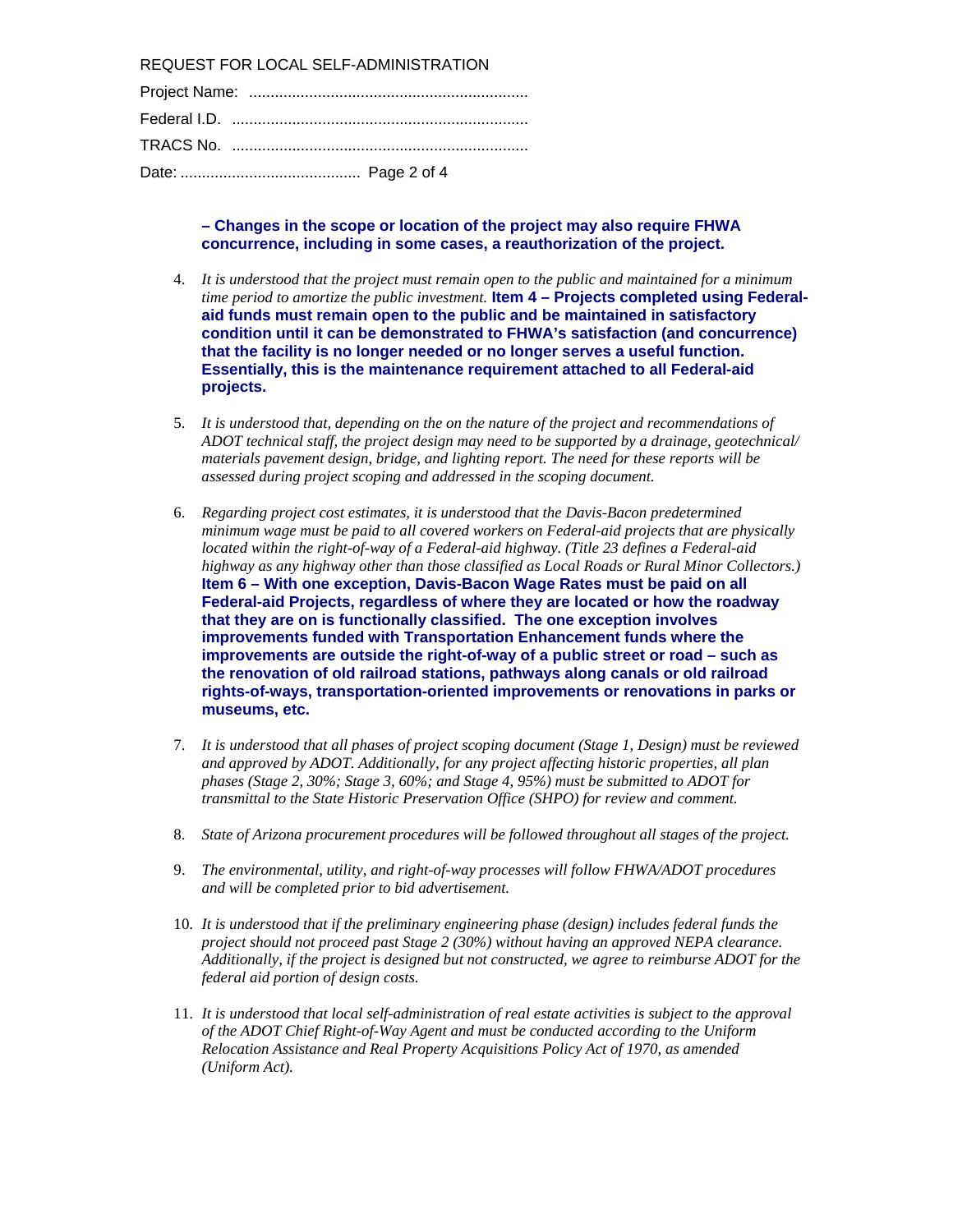REQUEST FOR LOCAL SELF-ADMINISTRATION

- 12. *We understand that the ADOT Joint Project Agreement Section will require our cooperation in the development of an Intergovernmental Agreement pertinent to the project's development, funding and maintenance and that the JPA will need to be executed prior to bid advertisement.*
- 13. *Sole sourcing of items will be avoided. It is understood that the need to utilize brand name items will be only as approved by ADOT.* I**tem 13 – Sole sourcing and/or the specifying of specific brand names require a "Finding in the Public Interest", approved by ADOT (acting as FHWA's agent).**
- 14. *It is understood that the utilization of in-house forces for construction of any portion of the project will require an approved "Finding in the Public Interest" in advance of submitting a request for project and funding authorization.* **Item 14 – A "Finding in the Public Interest" is also required for materials supplied to the project by the local public agency.**
- 15. *At the Stage 3 (60%), plans and details (construction contract documents), special provisions (also referred to as front-end documents and technical specifications or bid manual), cost estimates, calculations, and supporting engineering reports will be submitted to ADOT for staff review to validate that Federal Aid requirements are being met.*
- 16. *It is understood that the project cannot be advertised for construction or design and construction costs incurred until FHWA authorization is received.* **Item 16 – Any work (preliminary engineering, right-of-way, or construction) accomplished prior to FHWA authorization to proceed with the work is not eligible for reimbursement with Federal-aid funds. FHWA authorization is required for all work accomplished – prior to its being accomplished.**
- 17. *It is understood that the request for project authorization and funding is to include 2-copies of near bid-ready contract documents with half-size plans along with copies of the clearance memos for Right-of-Way and Utility clearance from the ADOT Right-of-Way Section and Utility & Railroad Section, engineers estimate showing the federal pro-rata share, local matching funds and local additional funds.*
- 18. *The ADOT PM and district construction supervisor will be copied on monthly construction progress reports, which are to address major construction issues. ADOT and FHWA staff will be invited on pre-final inspections for acceptance, and dedication ceremonies if held.*
- 19. *Reimbursement requests will be submitted monthly as costs are incurred in accordance with ADOT and TE Program requirements.*
- 20. *Only design-bid-build will be allowed as the contract delivery method for projects approved for self-administration. Alternate delivery methods such as Job Order Contracting, Design-Build , Construction Manager at Risk and others will not be allowed.*